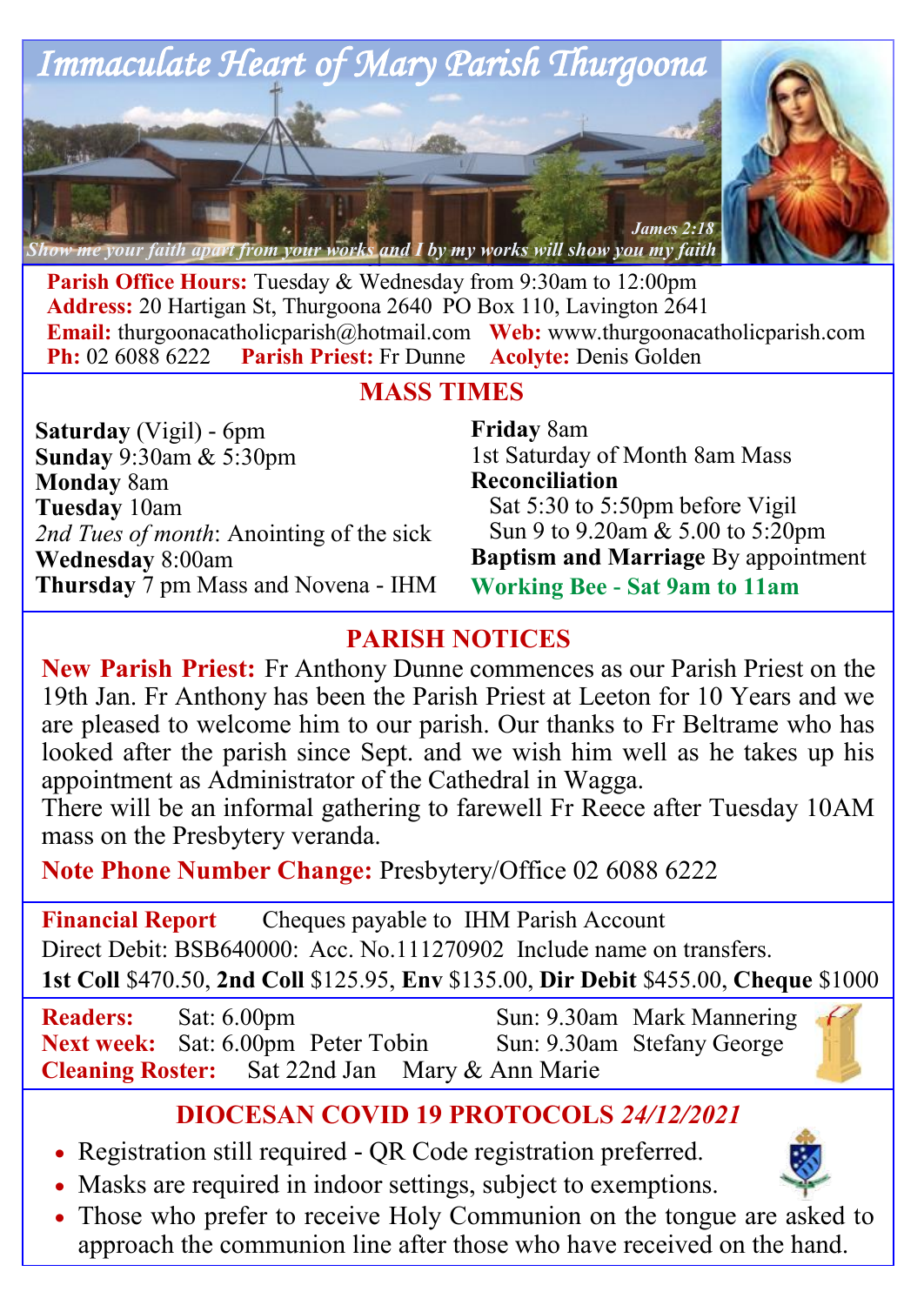## **2nd SUNDAY IN ORDINARY TIME - YEAR C 16/01/2022**

About Zion I will not be silent, about Jerusalem I will not grow weary, until her integrity shines out like the dawn and her salvation flames like a torch. The nations then will see your integrity, all the kings your glory, and you will be called by a new name, one which the mouth of the Lord will confer.

You are to be a crown of splendour in the hand of the Lord, a princely diadem in the hand of your God; no longer are you to be named 'Forsaken', nor your land 'Abandoned', but you shall be called 'My Delight' and your land 'The Wedded'; for the Lord takes delight in you and your land will have its wedding. Like a young man marrying a virgin, so will the one who built you wed you, and as the bridegroom rejoices in his bride, so will your God rejoice in you.

### **Responsorial Psalm Psalm Psalm Psalm** 95(96):1-3,7-10

*Proclaim his marvellous deeds to all the nations.*

There is a variety of gifts but always the same Spirit; there are all sorts of service to be done, but always to the same Lord; working in all sorts of different ways in different people, it is the same God who is working in all of them. The particular way in which the Spirit is given to each person is for a good purpose. One may have the gift of preaching with wisdom given him by the Spirit; another may have the gift of preaching instruction given him by the same Spirit; and another the gift of faith given by the same Spirit; another again the gift of healing, through this one Spirit; one, the power of miracles; another, prophecy; another the gift of recognising spirits; another the gift of tongues and another the ability to interpret them. All these are the work of one and the same Spirit, who distributes different gifts to different people just as he chooses.

### **Gospel Acclamation cf. 2 Thess 2:14**

Alleluia, alleluia! God has called us with the gospel to share in the glory of our Lord Jesus Christ. Alleluia!

There was a wedding at Cana in Galilee. The mother of Jesus was there, and Jesus and his disciples had also been invited. When they ran out of wine, since the wine provided for the wedding was all finished, the mother of Jesus said to him, 'They have no wine.' Jesus said 'Woman, why turn to me? My hour has not come yet.' His mother said to the servants, 'Do whatever he tells you.' There were six stone water jars standing there, meant for the ablutions that are

### **First reading Isaiah 62:1-5**

### **Second reading 1 Corinthians 12:4-11**

### **Gospel John 2:1-11**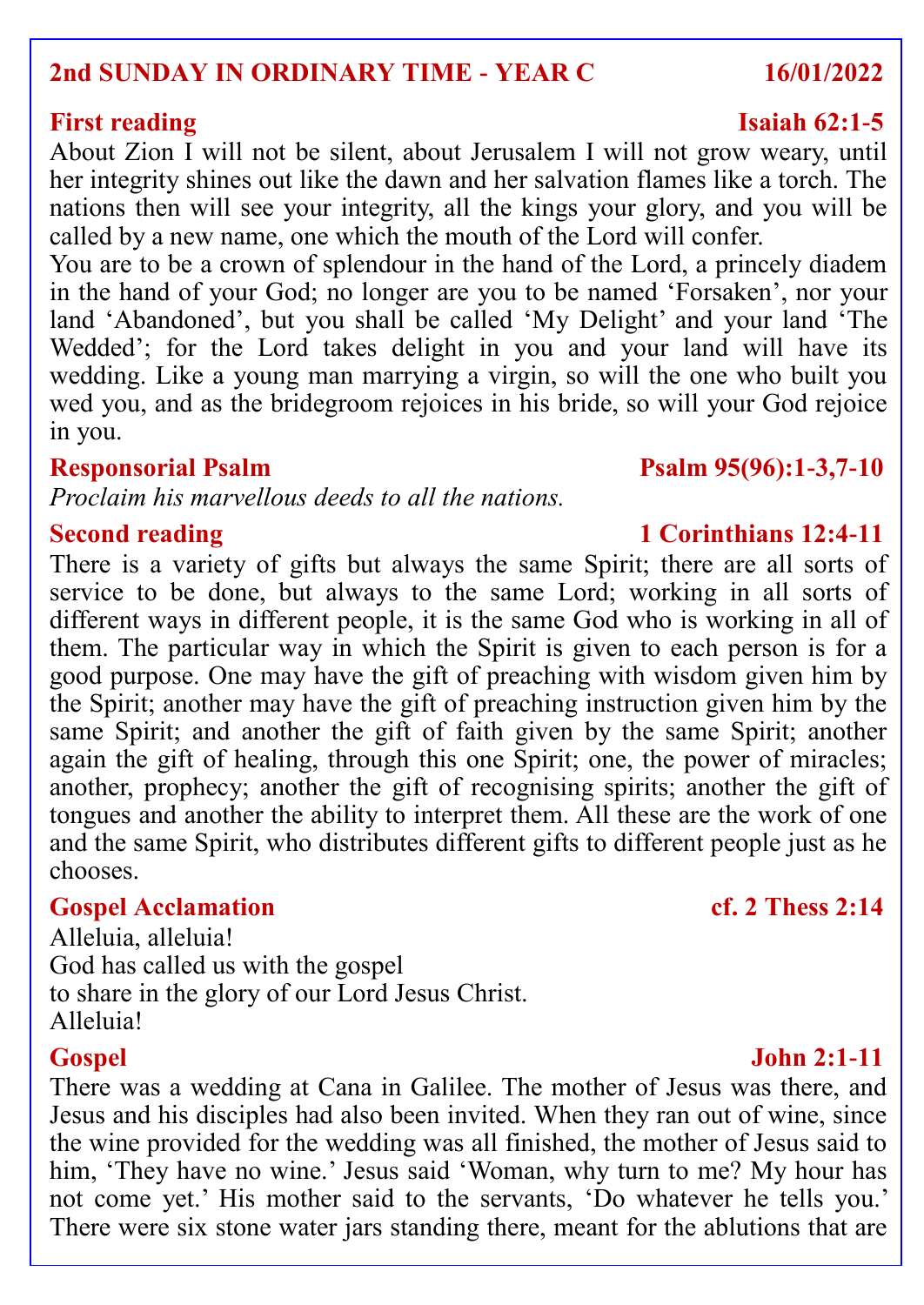customary among the Jews: each could hold twenty or thirty gallons. Jesus said to the servants, 'Fill the jars with water', and they filled them to the brim. 'Draw some out now' he told them 'and take it to the steward.' They did this; the steward tasted the water, and it had turned into wine. Having no idea where it came from – only the servants who had drawn the water knew – the steward called the bridegroom and said, 'People generally serve the best wine first, and keep the cheaper sort till the guests have had plenty to drink; but you have kept the best wine till now.'

This was the first of the signs given by Jesus: it was given at Cana in Galilee. He let his glory be seen, and his disciples believed in him. *universalis.com*

## **Prayers of the Faithfull:**

**For our sick,** Jackson Davis, Shamus Clancy, Elizabeth Ryan, John Corby, Mathew Dix, Katerie Byrnes, Elise Stevens, Carmel Baker, & Laurie Evans. We pray to the Lord. **R.** Lord hear our prayer.

**For our recently departed,** Ron Chambers and Aaron Chambers, Gary Smith, Fr Jim Esler, Marjorie Ptasiuk and those who's anniversaries occur at this time inc. Shirley Bevan, Terry Barsby, Patricia McFarland & Terrance Benson . We pray to the Lord. **R.** Lord hear our prayer.

### **Communion Antiphon Cf. Ps 22: 5**

You have prepared a table before me, and how precious is the chalice that quenches my thirst. *universalis.com*

# **AT THE WEDDING: SCOTT HAHN**

Think of these first weeks after Christmas as a season of "epiphanies." The liturgy is showing us who Jesus is and what He has revealed about our relationship with God. Last week and the week before, Jesus is the newborn king of the Jews who makes us coheirs of Israel's promise, beloved children of God. Last week in the



liturgy we went to a baptism. This week we're at a wedding. We're being shown another dimension of our relationship with God. If we're sons and daughters of God, it's because we've married into the family. Have you ever wondered why the Bible begins and ends with a wedding, Adam and Eve's in the garden and the marriage supper of the Lamb? Throughout the Bible, marriage is the symbol of the covenant relationship God desires with His chosen people. He is the groom, humanity His beloved and sought after bride.

We see this reflected beautifully in today's First Reading. When Israel breaks the covenant, she is compared to an unfaithful spouse. But God promises to take her